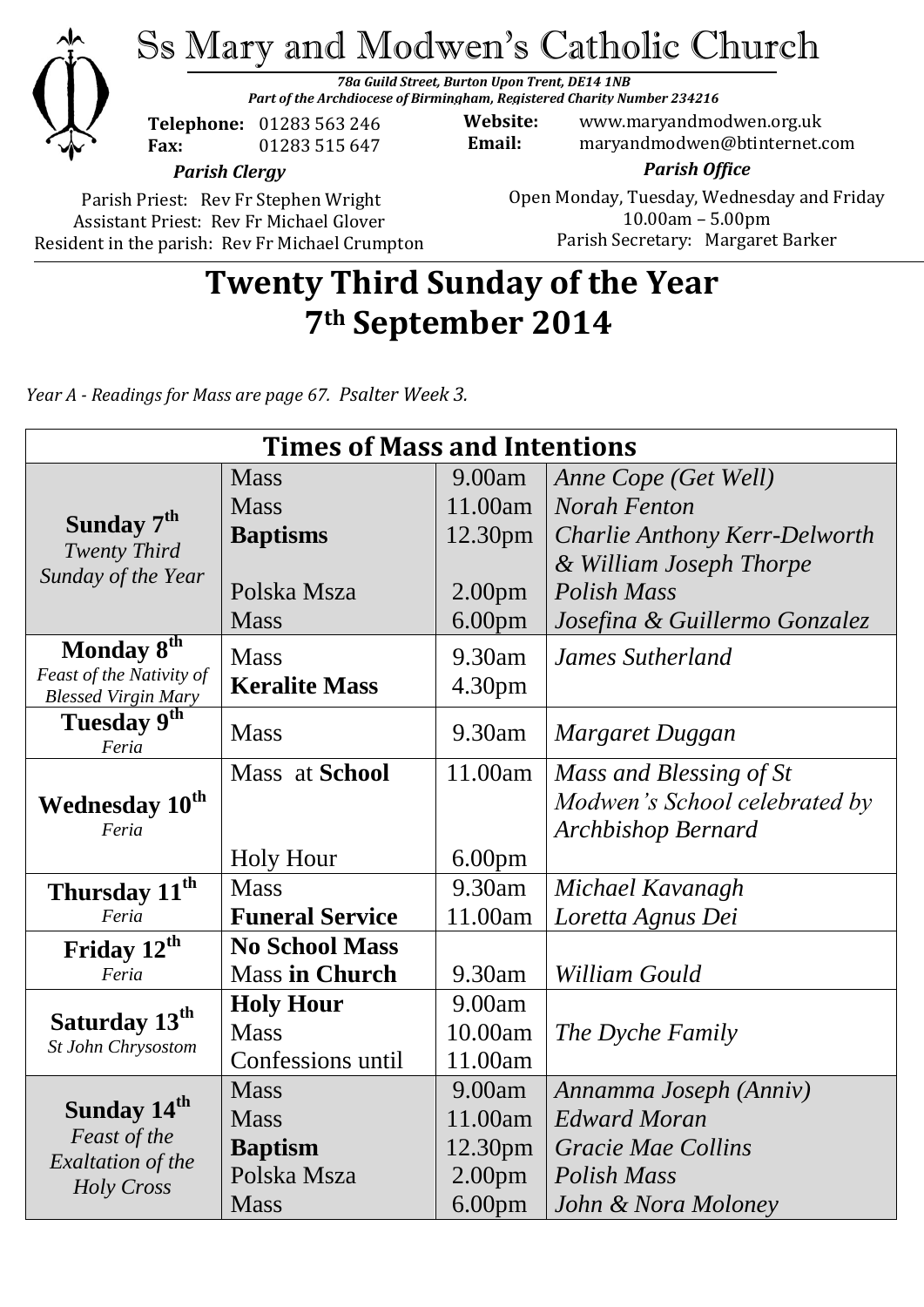#### **Please pray for all the sick and housebound of the Parish:**

Kathleen Benson, David Hughes, Eileen Lee, Pat Bolton, Mary Burnside, David Hastilow, Maureen & Sidney Parker, Irene Hill, Olive Wilson, Eve Goode, Sarah Pursglove, Marjorie Staley, Marie Gibson, Martin Halligan, Martin Goddard, Merlin Joseph, Mary Hyde, Baby Katie, Betty Gould, Michael Wright, Tony Kerr-Delworth, Fr Bernard Shaughnessy, Mary Conway, Baby Tomasz Weedon, Kay Elizabeth Webster, Kirsty Freeman, Peter Hunt, Jonjo Finnegan, Michael Cobley, Russ Simpson, Brian & Rita Baldock, Joe & Marg Emery, Baby Niamh Rodriguez, Sylvia Breen, John Wain, Fr Rob Taylerson, Pete & Sue Hughes, Baby James Kersey, Baby Elsie-Mae Freeman, Anne Cope, Alastair Furness, Damian Walsh, Arthur Walsh, Thomas McHugh, David Priest, Viv Saunders, Roz Fleetwood, James Cull, Isabel Kinsella, Paddy Griffin, Zoe Bellamy, Pat Ford, Rachel Smith, Joyce Powley.

## **Lord Grant Eternal Rest to those who have died recently:**

Loretta Agnus Dei whose Funeral Service will be on Thursday 11<sup>th</sup> September at 11am.

#### **Offertory Collection:** £348.39 (non Gift Aid); £419.52 (Gift Aid) Standing orders £460 (Gift Aid) thank you for your generosity.

Building & Development Fund – £365.53 Building & Development Fund running total: -£21,660.90 (minus)

This Weekend – Second Collection – Building & Development Fund Next Weekend – Second Collection – Building & Development Fund  $21<sup>st</sup>$  September – Second Collection – Building & Development Fund

#### **For <u>Next Sunday 14<sup>th</sup> September: -</u> Please Pray for the Priests <b>For Sunday 14<sup>th</sup>** September: - Please Pray for the Priests **READERS and Seminarians of the Diocese:**

M Cain, R George, S Radford **EUCHARISTIC MINISTER** Sunday – Rev Fr Thomas More Mann

J Ward, G Taylor, R Scott Monday – Rev Fr Paul Moss L Stuart, J Dawe Tuesday – Rev Fr Edmund Motherway C Bailey, T Joseph, W Moloney Wednesday – Rev Fr Robert T Murphy **TEA & COFFEE** Thursday – Rt Rev Mgr Robert D Murphy

Rose & Beckie/Mena & Denis/John & Cathy Friday – Rev Fr Angellus Murphy **CASHIERS** Saturday – Rev Fr Gerard Murray Sarah & Marc Sunday Next – Rev Fr Salvatore Musella

## **CHURCH CLEANING**

Jane M, Graham & Maureen **FLOWERS** 

## Barbara & Lee

#### **PIETY SHOP**

Sarah & Marc, Anne, 6pm on request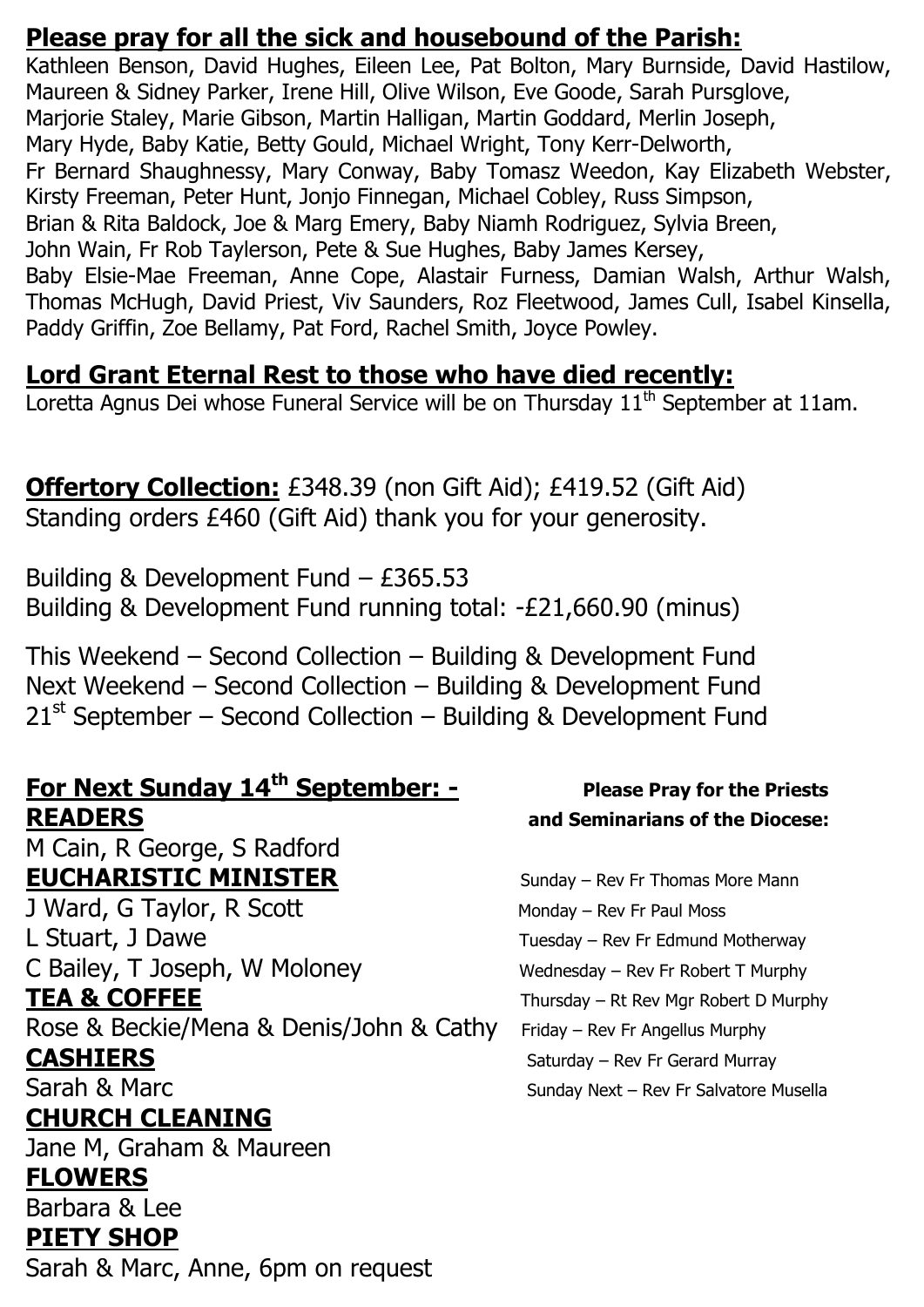**RCIA:** In the Autumn we will be offering sessions for adults who are discerning whether they wish to become Roman Catholics. For more information please speak to Fr Stephen or Fr Michael.

**SACRAMENTAL PREPARATION FOR HOLY COMMUNION AND CONFIRMATION:** In the Autumn we will be offering sessions for children who are at an age to prepare for those Sacraments and do not attend St Modwen's Primary School. Children in Year 3 and above are at an age for Holy Communion, children in Year 6 and above are at an age for Confirmation. Application forms are available at the Parish Office.

**ST MODWEN'S SCHOOL OPENING MASS AND BLESSING OF SCHOOL Wednesday 10th September at 11am.** We welcome Archbishop Bernard who will preside at Mass and bless our new school. Fr Pat and Fr Brian are among 12 visiting priests. All are welcome, however due to limited space, the large number of visitors and safeguarding procedures we will need to distribute visitors' passes to parishioners. If you wish to attend the Mass please give your names to the School Office: [office@st-modwens.staffs.sch.uk](mailto:office@st-modwens.staffs.sch.uk) or 239050 by noon on Tuesday  $9<sup>th</sup>$  September, and collect your passes on the day. We ask parishioners to be in the Hall by 10.45am, please. Parishioners will have an opportunity for a tour of the new school after the school Mass on Friday 26<sup>th</sup> September or at 2.30 – 3.30pm on that same day. Thank you and may the Lord continue to bless our school community in its new home.

**ST MODWEN'S SCHOOL** is advertising for a Deputy Head Teacher post and for a class Teacher post. Please see website for further details of the posts. [www.st-modwens.staffs.sch.uk](http://www.st-modwens.staffs.sch.uk/)

**SOWING THE SEEDS MARYVALE CATHECHESIS COURSE:** As from 2<sup>nd</sup> October we will be hosting a Catechetical Course run by Maryvale Institute here in the parish over 12 Thursday evenings. If you are interested please fill out the short form (at the back of church or Stephen Room) and hand to one of the priests or the parish office.

**40 HOURS DEVOTION:** 40 hours of Exposition of the Blessed Sacrament praying for vocations to the priesthood and religious life. A great time of prayer for the parish for an important intention. See poster for more information about the times of Mass and Exposition. Please sign up at the back of church for hour prayer slots. There will be a 'bring and share' after the final Mass on  $11<sup>th</sup>$  October.

**PARISH LOTTERY:** Last week- 99 numbers played. Winning No - 1, Bernie Nash - £49.50. Congratulations, your cheque can be collected this weekend.

**JUBILEE CHOIR:** 1<sup>st</sup> choir practice will take place tomorrow, 8<sup>th</sup> September 7.45 – 9.15pm, in the parish centre, and the first choir Sunday will be  $21^{st}$ September.